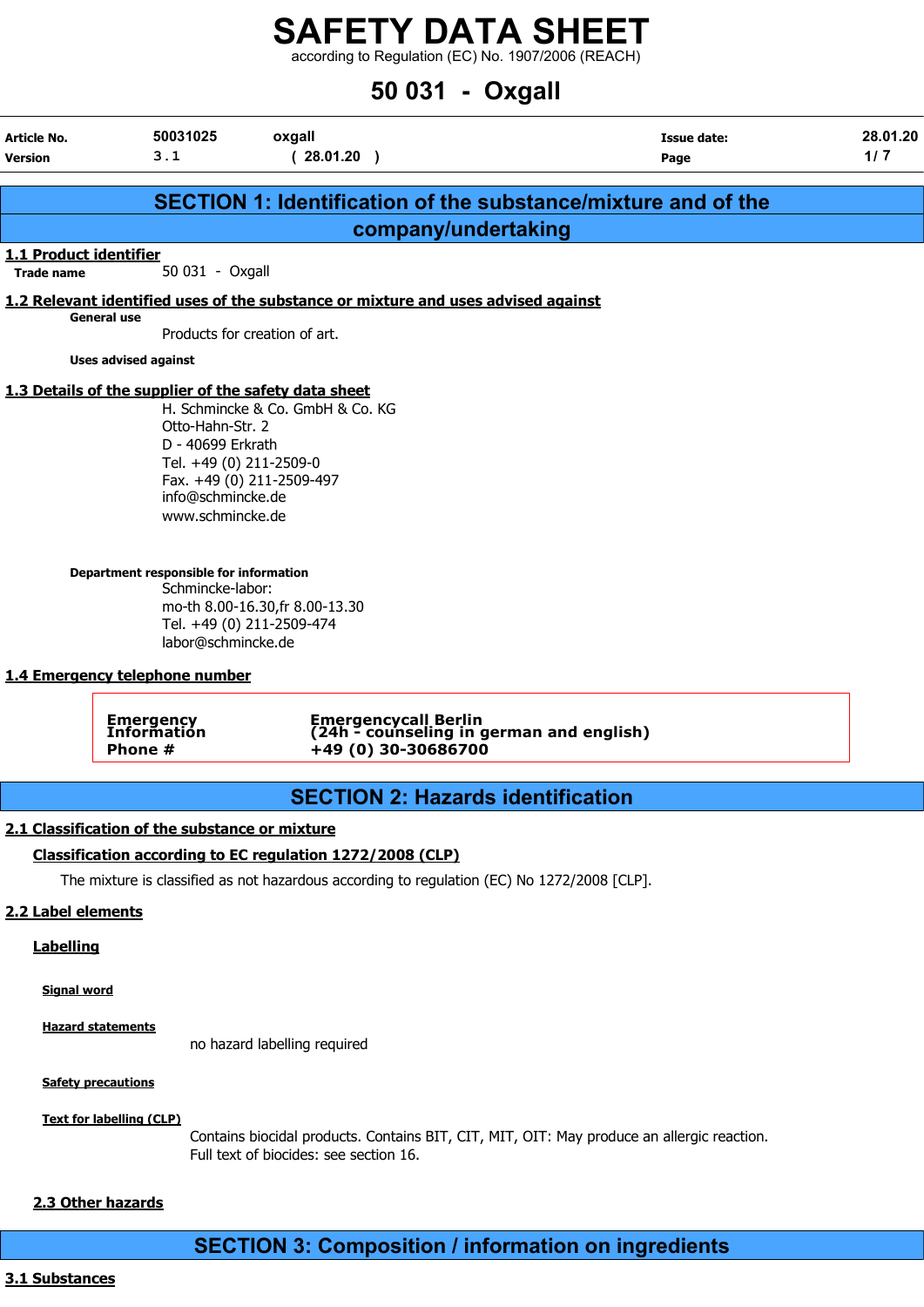according to Regulation (EC) No. 1907/2006 (REACH)

# 50 031 - Oxgall

| Article No.    | 50031025   | oxgall   | <b>Issue date:</b> | 28.01.20 |
|----------------|------------|----------|--------------------|----------|
| <b>Version</b> | <u>. .</u> | 28.01.20 | Page               |          |

Chemical characterisation **Oxgall** CAS-Number

EINECS / ELINCS / NLP EU index number REACH registration No. Hazchem-Code CI-Number

# 3.2 Mixtures

Additional information

# SECTION 4: First aid measures

# 4.1 Description of first aid measures

### General information

If you feel unwell, seek medical advice (show the label where possible).

# In case of inhalation

Seek medical attention if problems persist.

In case of skin contact

Wash with generous amount of water and soap.

#### After eye contact

In case of contact with eyes, rinse immediately with plenty of flowing water for 10 to 15 minutes holding eyelids apart. Seek medical attention if irritation persists.

After swallowing

Seek medical treatment in case of troubles.

# 4.2 Most important symptoms and effects, both acute and delayed

# 4.3 Indication of any immediate medical attention and special treatment needed

# SECTION 5: Firefighting measures

# 5.1 Extinguishing media

# Suitable extinguishing media

Product is non-combustible. Extinguishing materials should therefore be selected according to surroundings.

# Extinguishing media which must not be used for safety reasons

none

# 5.2 Special hazards arising from the substance or mixture

In case of fire may be liberated: Carbon monoxide and carbon dioxide

# 5.3 Advice for firefighters

# Special protective equipment for firefighters

Additional information

# SECTION 6: Accidental release measures

# 6.1 Personal precautions, protective equipment and emergency procedures

Avoid contact with skin, eyes, and clothing.

# 6.2 environmental precautions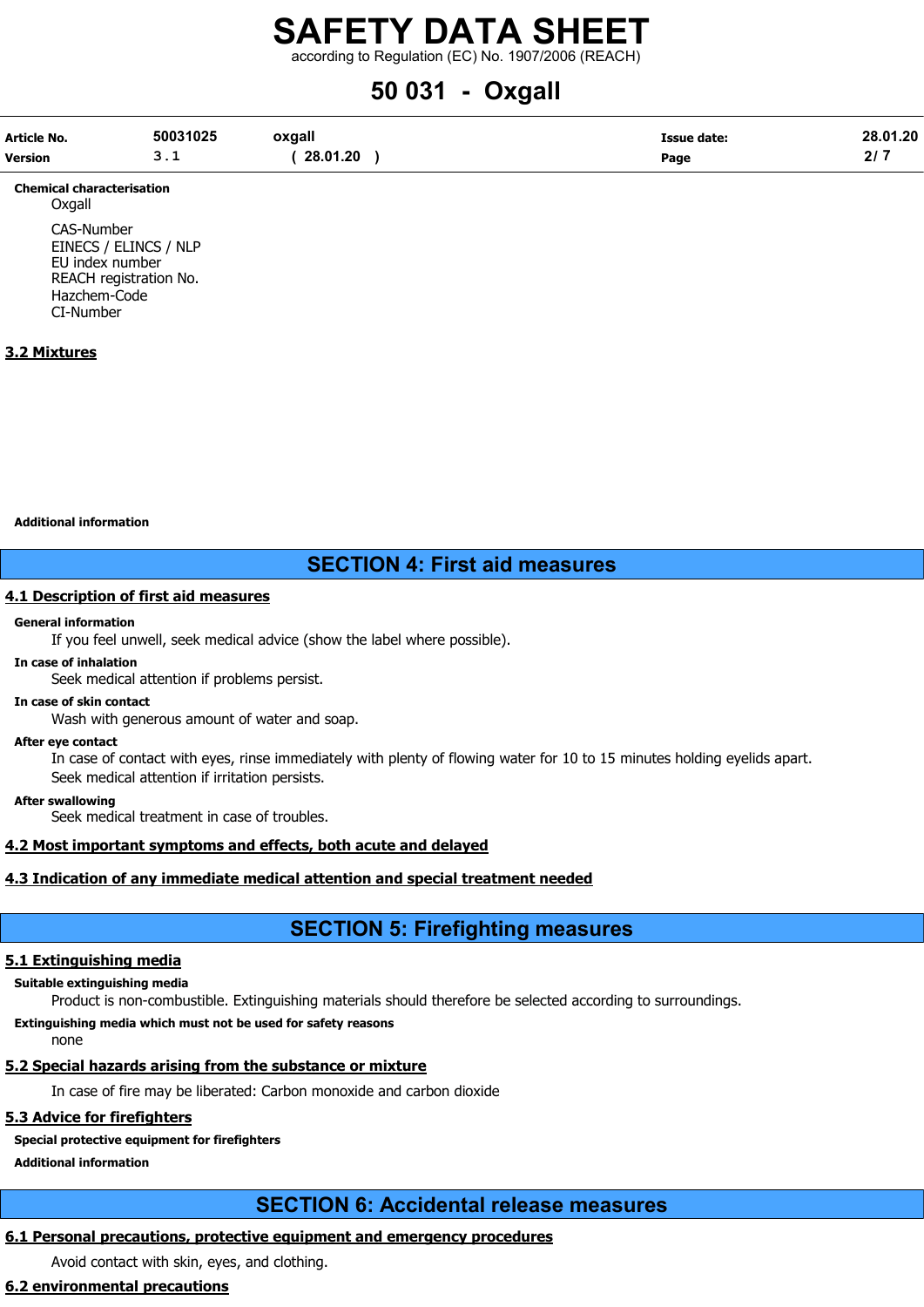according to Regulation (EC) No. 1907/2006 (REACH)

# 50 031 - Oxgall

| Article No.    | 50031025 | oxgall   | Issue date: | 28.01.20 |
|----------------|----------|----------|-------------|----------|
| <b>Version</b> | <u>.</u> | 28.01.20 | Page        | ، رجب    |

Discharge into the environment must be avoided.

# 6.3 Methods and material for containment and cleaning up

Methods for cleaning up

Take up mechanically. Wash spill area with plenty of water.

Additional information

### 6.4 Reference to other sections

Dispose of waste according to applicable legislation. refer to section 13

# SECTION 7: Handling and storage

### 7.1 Precautions for safe handling

#### Advices on safe handling

Handle in accordance with good industrial hygiene and safety practice.

### Precautions against fire and explosion

## 7.2 Conditions for safe storage, including any incompatibilities

Requirements for storerooms and containers Keep container tightly closed. Hints on joint storage Storage class Further details

storage temperature: 5 - 40 °C

# 7.3 Specific end use(s)

No special measures necessary if stored and handled as prescribed.

# SECTION 8: Exposure controls/personal protection

### 8.1 Control parameters

# 8.2 Exposure controls

#### Occupational exposure controls

#### Respiratory protection

With correct and proper use, and under normal conditions, breathing protection is not required.

## Hand protection

Protect skin by using skin protective cream.

#### Eye protection

Goggles

#### Body protection

Wear suitable protective clothing. Wash contaminated clothing prior to re-use.

General protection and hygiene measures After work, wash hands and face.

# SECTION 9: Physical and chemical properties

# 9.1 information on basic physical and chemical properties

| <b>Form</b>  | liquid               |
|--------------|----------------------|
| Colour       | amber                |
| <b>Odour</b> | characteristic weak, |

Initial boiling point and boiling range Melting point/freezing point Flash point/flash point range Flammability Ignition temperature Auto-ignition temperature

min max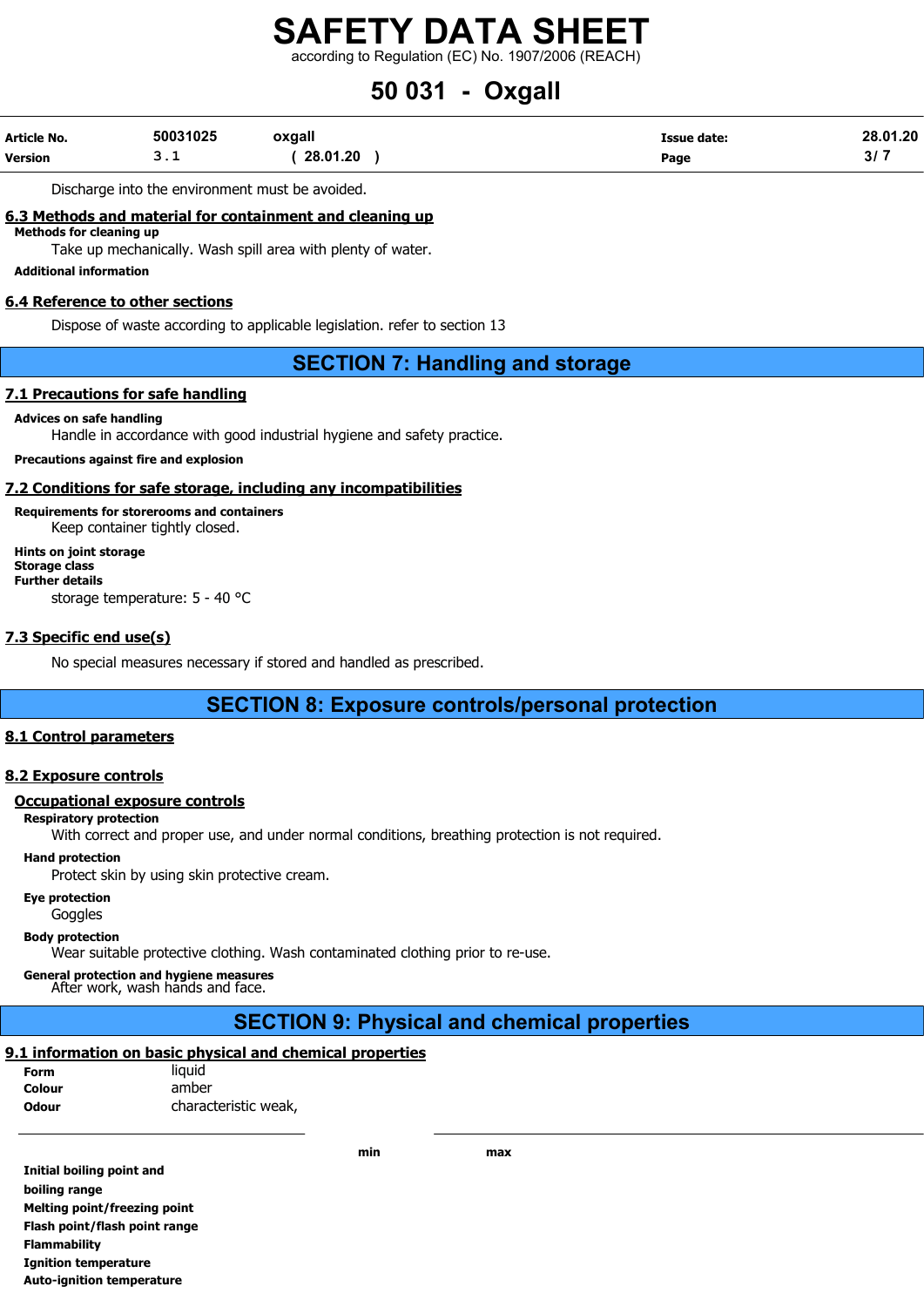according to Regulation (EC) No. 1907/2006 (REACH)

# 50 031 - Oxgall

| Article No.<br><b>Version</b>                                                                                 | 50031025<br>3.1                        | oxgall<br>28.01.20 |          | Issue date:<br>Page | 28.01.20<br>4/7 |
|---------------------------------------------------------------------------------------------------------------|----------------------------------------|--------------------|----------|---------------------|-----------------|
| <b>Explosion limits</b><br><b>Refraction index</b><br><b>PH</b> value<br><b>Viscosity</b><br><b>Viscosity</b> |                                        | 5                  | 5,5      |                     |                 |
| Vapour pressure<br><b>Density</b>                                                                             | Partition coefficient: n-octanol/water |                    | $1$ kg/l | 20 °C               |                 |

Danger of explosion

# 9.2 Other information

# SECTION 10: Stability and reactivity

### 10.1 Reactivity

No hazardous reaction when handled and stored according to provisions.

# 10.2 Chemical stability

Product is stable under normal storage conditions.

# 10.3 Possibility of hazardous reactions

# 10.4 Conditions to avoid

frost and heat

# 10.5 Incompatible materials

# 10.6 Hazardous decomposition products

No known hazardous decomposition products.

SECTION 11: Toxicological information

# 11.1 Information on toxicological effects

Acute toxicity No data available In case of inhalation No data available After swallowing No data available In case of skin contact No data available After eye contact No data available

# Practical experience

# General remarks

SECTION 12: Ecological information

# 12.1 Toxicity

| <b>Aquatic toxicity</b>    |  |
|----------------------------|--|
| <b>Water Hazard Class</b>  |  |
| WGK catalog number         |  |
| <b>General information</b> |  |

12.2 Persistence and degradability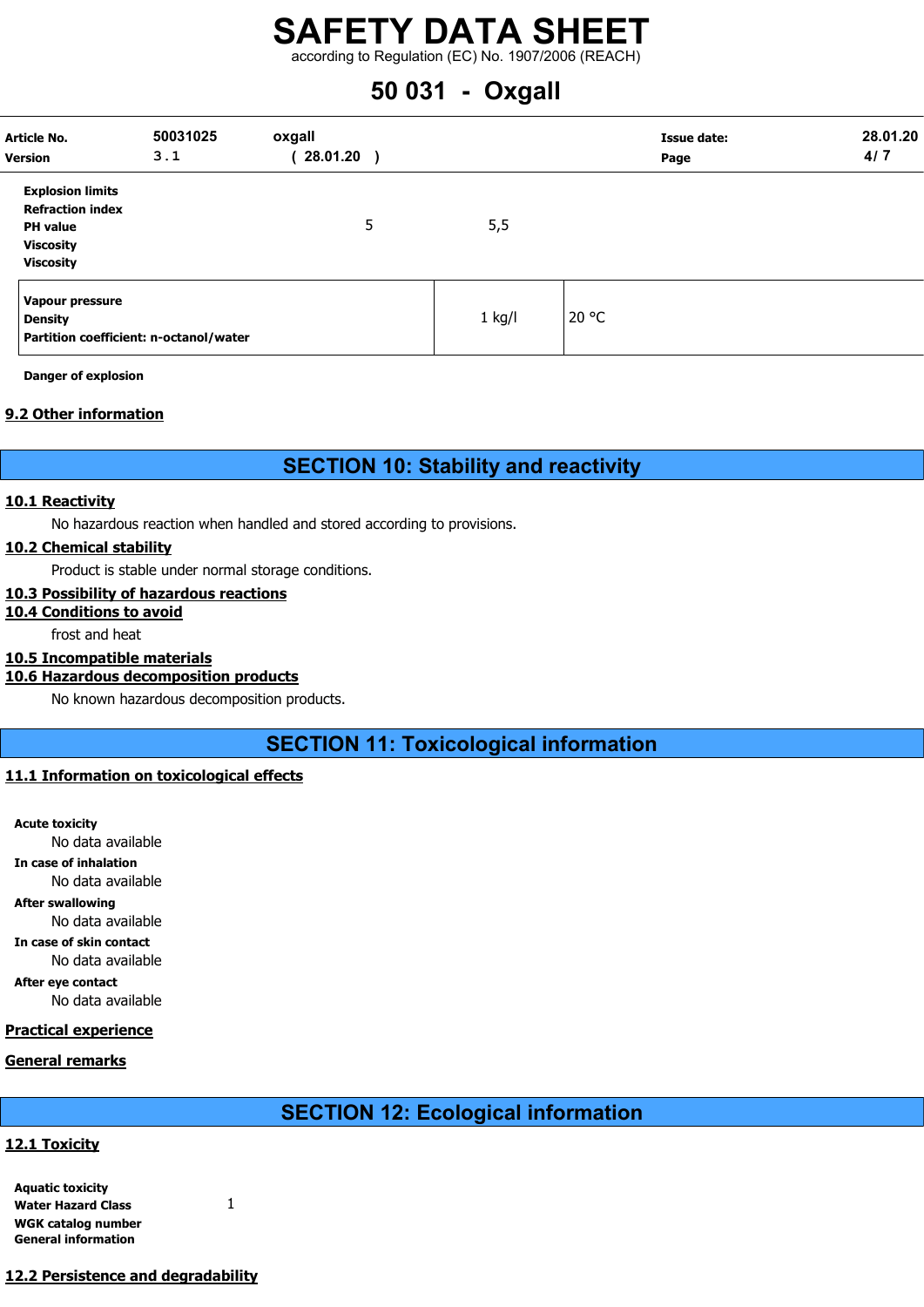according to Regulation (EC) No. 1907/2006 (REACH)

# 50 031 - Oxgall

| Article No.    | 50031025 | oxgall   | Issue date: | 28.01.20 |
|----------------|----------|----------|-------------|----------|
| <b>Version</b> | <u>.</u> | 28.01.20 | Page        | 51       |

#### Further details

Product is partially biodegradable. Oxygen demand

#### 12.3 Bioaccumulative potential

Bioconcentration factor (BCF) Partition coefficient: n-octanol/water

#### 12.4 Mobility in soil

No data available

# 12.5 Results of PBT and vPvB assessment

No data available

### 12.6 Other adverse effects

General information

SECTION 13: Disposal considerations

# 13.1 Waste treatment methods

# **Product**

Waste key number

080112 waste paint and varnish other than those mentioned in 08 01 11

Recommendation

### Contaminated packaging

#### Waste key number Recommendation

Non-contaminated packages may be recycled. Handle contaminated packages in the same way as the substance itself.

# Additional information

SECTION 14: Transport information

# 14.1 UN number

#### 14.2 UN proper shipping name

ADR, ADN No dangerous good in sense of these transport regulations. IMDG, IATA

# 14.3 Transport hazard class(es)

ADR, ADN IMDG IATA

# 14.4 Packing group

# 14.5 Environmental hazards

Marine Pollutant - IMDG

# 14.6 Special precautions for user

# Land transport (ADR/RID)

Code: ADR/RID Kemmler-number Hazard label ADR Limited quantities Contaminated packaging: Instructions Contaminated packaging: Special provisions Special provisions for packing together Portable tanks: Instructions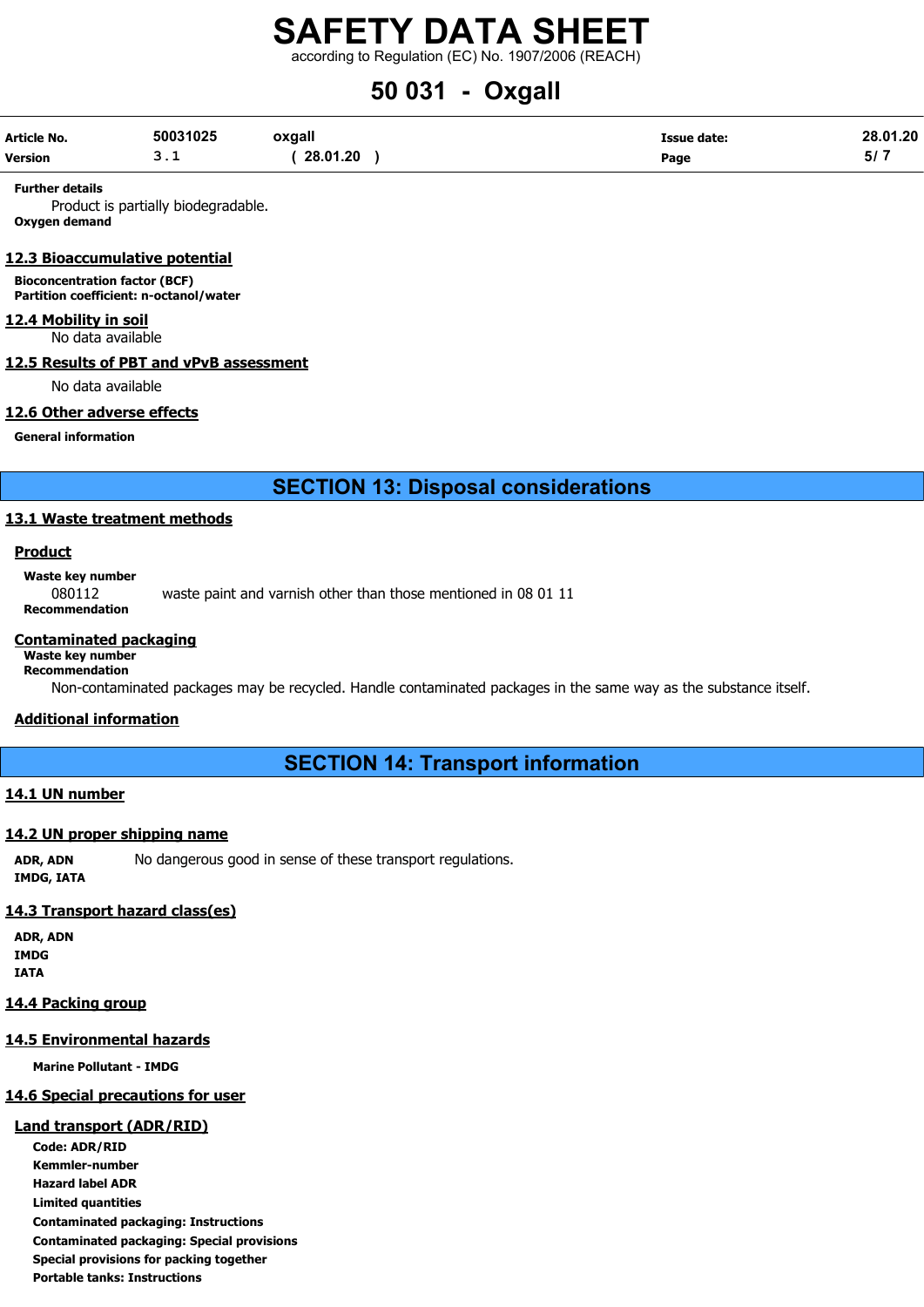according to Regulation (EC) No. 1907/2006 (REACH)

# 50 031 - Oxgall

| Article No.    | 50031025 | oxgall   | Issue date: | 28.01.20 |
|----------------|----------|----------|-------------|----------|
| <b>Version</b> | <u>.</u> | 28.01.20 | Page        | 6/7      |

Portable tanks: Special provisions Tank coding Tunnel restriction Remarks EQ Special provisions

### Sea transport (IMDG)

EmS Special provisions Limited quantities Contaminated packaging: Instructions Contaminated packaging: Special provisions IBC: Instructions IBC: Provisions Tank instructions IMO Tank instructions UN Tank instructions Special provisions Stowage and segregation Properties and observations Remarks EQ

# Air transport (IATA-DGR)

Hazard Passenger Passenger LQ **Cargo** ERG Remarks EQ Special Provisioning

# 14.7 Transport in bulk according to Annex II of MARPOL 73/78 and the IBC Code

No data available

# SECTION 15: Regulatory information

# 15.1 Safety, health and environmental regulations/legislation specific for the substance or mixture

# National regulations

# **Europe**

Contents of VOC [%] 0 Contents of VOC  $[a/L]$ Further regulations, limitations and legal requirements

# **Germany**

Storage class Water Hazard Class 1 WGK catalog number Incident regulation Information on working limitations Further regulations, limitations and legal requirements

# **Denmark**

Further regulations, limitations and legal requirements